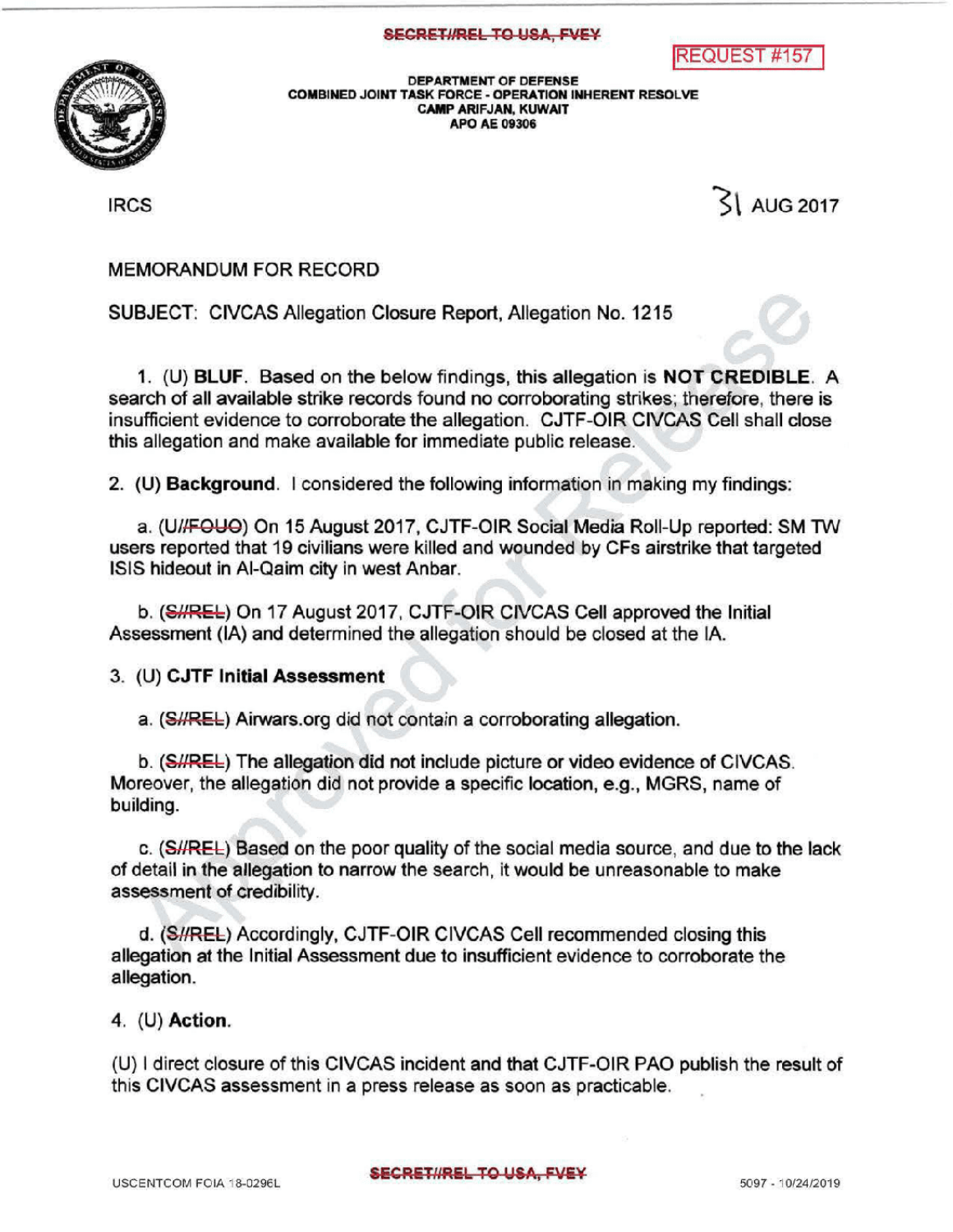## SECRET#REL TO USA, FVEY

IRCS SUBJECT: CIVCAS Allegation Closure Report, Allegation No. 1215

5. (U) Point of contact is  $(b)(3)$  10 USC 130b; (b)(6)  $(b)(6)$ 

1 Encls

1. Initial Assessment

 $\sim$ KENNETH L.KAMPER BG, USA Chief of Staff  $30^{66}$ 

 $\mathcal{P}$